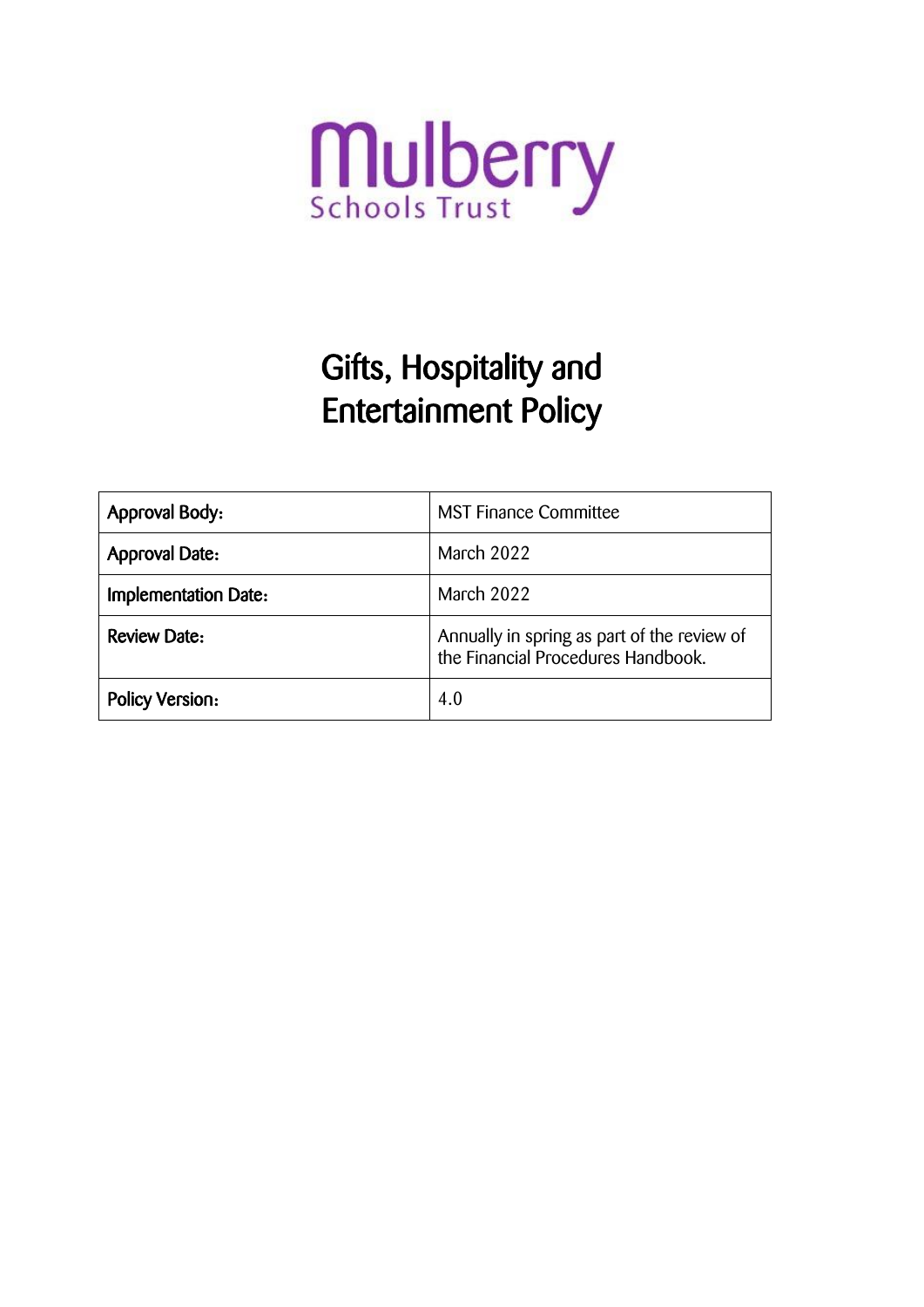

| Version | Reviewed   | Changes since last version                                                                                  |
|---------|------------|-------------------------------------------------------------------------------------------------------------|
|         | Nov 2018   | New policy<br>$\bullet$                                                                                     |
| 2       | March 2020 | Minor change. Deleted reference to COO<br>$\bullet$                                                         |
| २       | March 2021 | No changes                                                                                                  |
|         | March 2022 | Minor change. The ESFA's 'Academies Financial<br>$\bullet$<br>Handbook' now called 'Academy Trust Handbook' |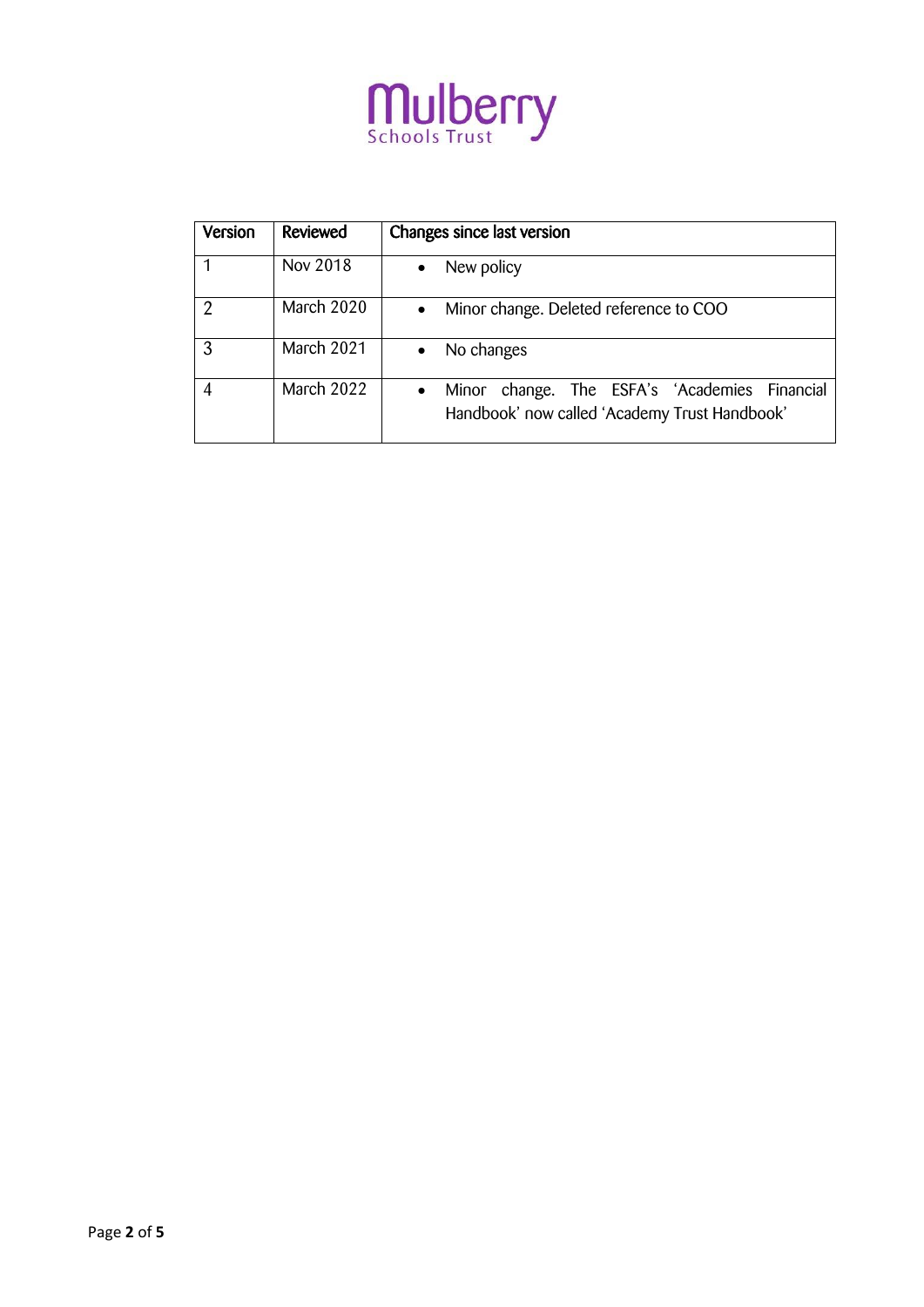

# 1. Introduction

This policy applies to all Members, Trustees, Local Governors, employees, contractors and consultants or other associated persons, agents and representatives acting in the name of, or on behalf of, or dealing with Mulberry Schools Trust (MST) and its schools. It provides guidance on the receipt of gifts and hospitality from any third parties arising from duties undertaken on behalf of the Trust or one of our schools. It also provides guidance on the giving of such gifts and the Trust's position on preventing and prohibiting bribery.

MST is committed to ensuring that the governance of the Trust is conducted in accordance with the highest standards of integrity, probity and openness.

The intention of the policy is to ensure that the Trust can demonstrate that no undue influence has been applied or could be said to have been applied by any supplier or anyone else dealing with the Trust or one of the schools that form part of the Trust. The Trust should be able to show that all decisions are reached on the basis of value for money and for no other reason. Any consideration of whether or not the principles of this Policy have been breached will be determined by reference to this provision.

Any breach of this Policy could lead to disciplinary action and may constitute gross misconduct. Staff should also be aware of the Bribery Act 2010 and that any action that comes under the provision of that Act will be referred to the police and may be subject to criminal prosecution.

# 2. Principles

Staff must not receive gifts, hospitality or benefits of any kind from a third party which might be seen to compromise their personal judgement or integrity. Staff are asked to immediately report any offer or receipt of such gifts to the Chief Financial Officer to be recorded in the Register of Gifts and Hospitality held centrally. Staff must also not offer, promise or give any bribes to a third party, including a public official, with the intention of influencing that person in the performance of his/her duties.

Employees shall not use their authority or office for personal gain and shall seek to uphold and enhance the standing of the school and Trust by:

- 1. Maintaining an unimpeachable standard of honesty and integrity in all their business relationships.
- 2. Complying with the letter and spirit of the law, and contractual obligations, rejecting any business practice that might be deemed improper.
- 3. At all times in their business relationships acting to maintain the interests and good reputation of the school and Trust.
- 4. Any employee who becomes aware of a breach of policy must report this immediately to his or her manager who will instigate investigations as necessary. Such reports will be treated under the Trust's whistleblowing policy and will be investigated in the strictest confidence.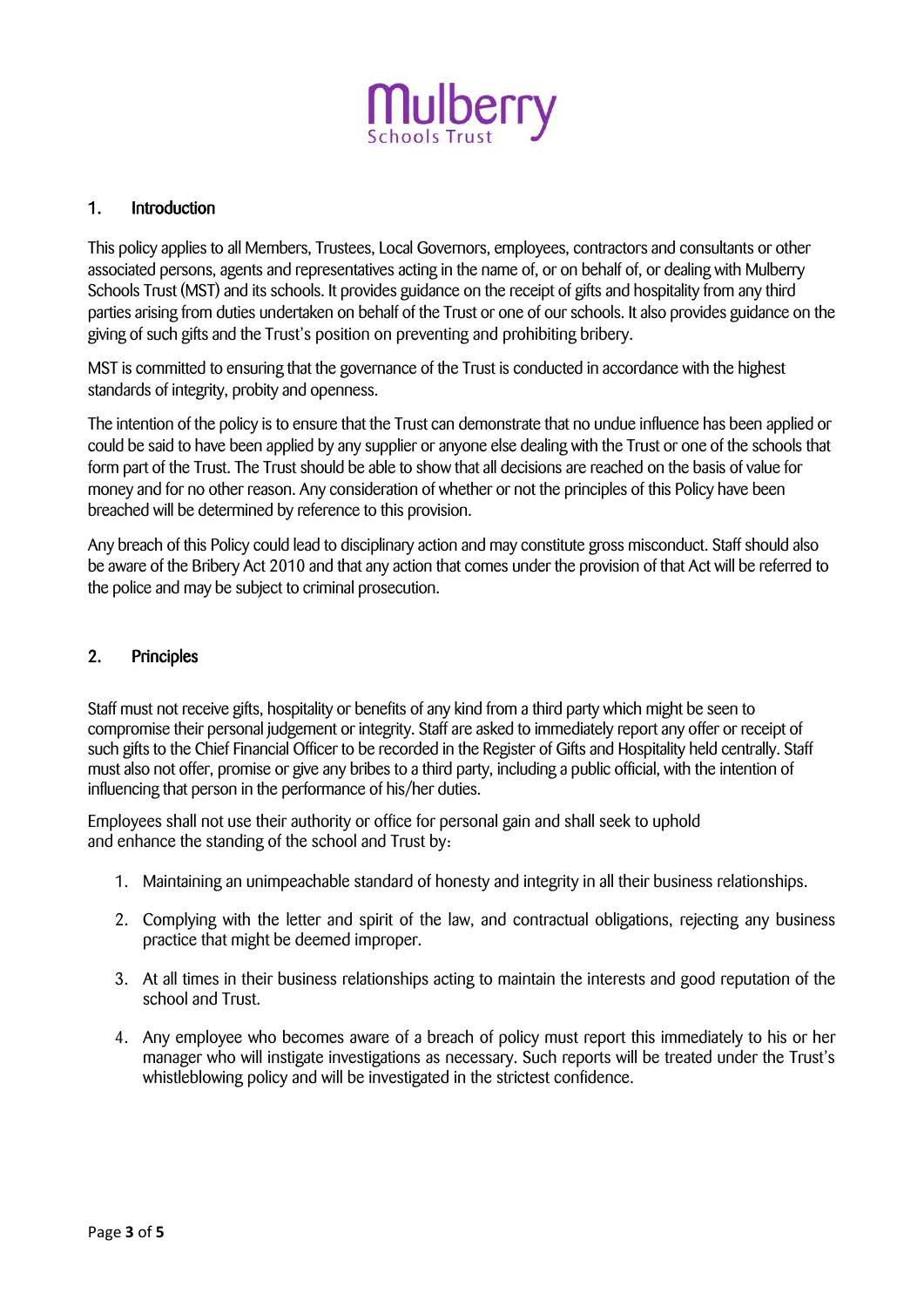

#### Allowable Gifts and Hospitality

Members, Directors, Local Governors and staff may accept the following gifts/ hospitality without the need to seek the approval of the Trust or formally register receipt:

- courtesy hospitality at business lunches/dinners or attendance in an official capacity at a public function;
- incidental promotional gifts such as calendars, diaries or pens;
- receipt of small items from suppliers or contractors as expressions of gratitude such as boxes of chocolates or individual bottles of drink (at a value of less than £25)
- Where purchased items include a "free gift", such gifts should be either used for school or Trust business or handed to the school to be used at charity raffles etc.
- Small gifts (value less than £25) from pupils or parents as a "thank you" may be accepted.

Care must always be taken to ensure that whenever such gifts/hospitality are accepted no obligation to the person or organisation in question is accepted. In cases of doubt members should consult the Chief Financial Officer. Gifts should be given openly and with no secrecy.

Members, Directors, Local Governors and staff may give similar small gifts / hospitality to third parties without the need to seek the approval of the Trust provided that the value is small and is in the normal course of business and there is sufficient budget. Gifts of cash or vouchers should not be given. Care should be taken where it is proposed to give a gift of an alcoholic drink as to the impact on the Trust's reputation.

#### Gifts and Hospitality which may be accepted with prior approval

The following examples of gifts/hospitality require approval and must be recorded by the Chief Financial Officer in the Register of Gifts and Hospitality:

- Attendance as a non-paying guest of a commercial organisation or individual at a non-work related cultural or sporting event (at a value of more than £25)
- Promotional gifts worth in excess of  $£25$
- Other offers of gifts / hospitality where there is an element of doubt as to whether they should be accepted.

#### Gifts and Hospitality which cannot be accepted

The following are examples of offers of gifts/hospitality which should be politely refused by staff:

- Gifts of money (not including donations to the school or Trust made without obligation)
- Free membership or subscriptions (e.g. sports clubs)
- Foreign travel unless as a specific element of a business, academic or research activity approved by the school or Trust
- Free goods, services or equipment which are normally provided by a supplier to the school or Trust at a charge
- Goods supplied to, or work done for a member of staff personally at a discount or free of charge by a supplier or contractor that supplies or would like to supply the Trust or one of our member schools.